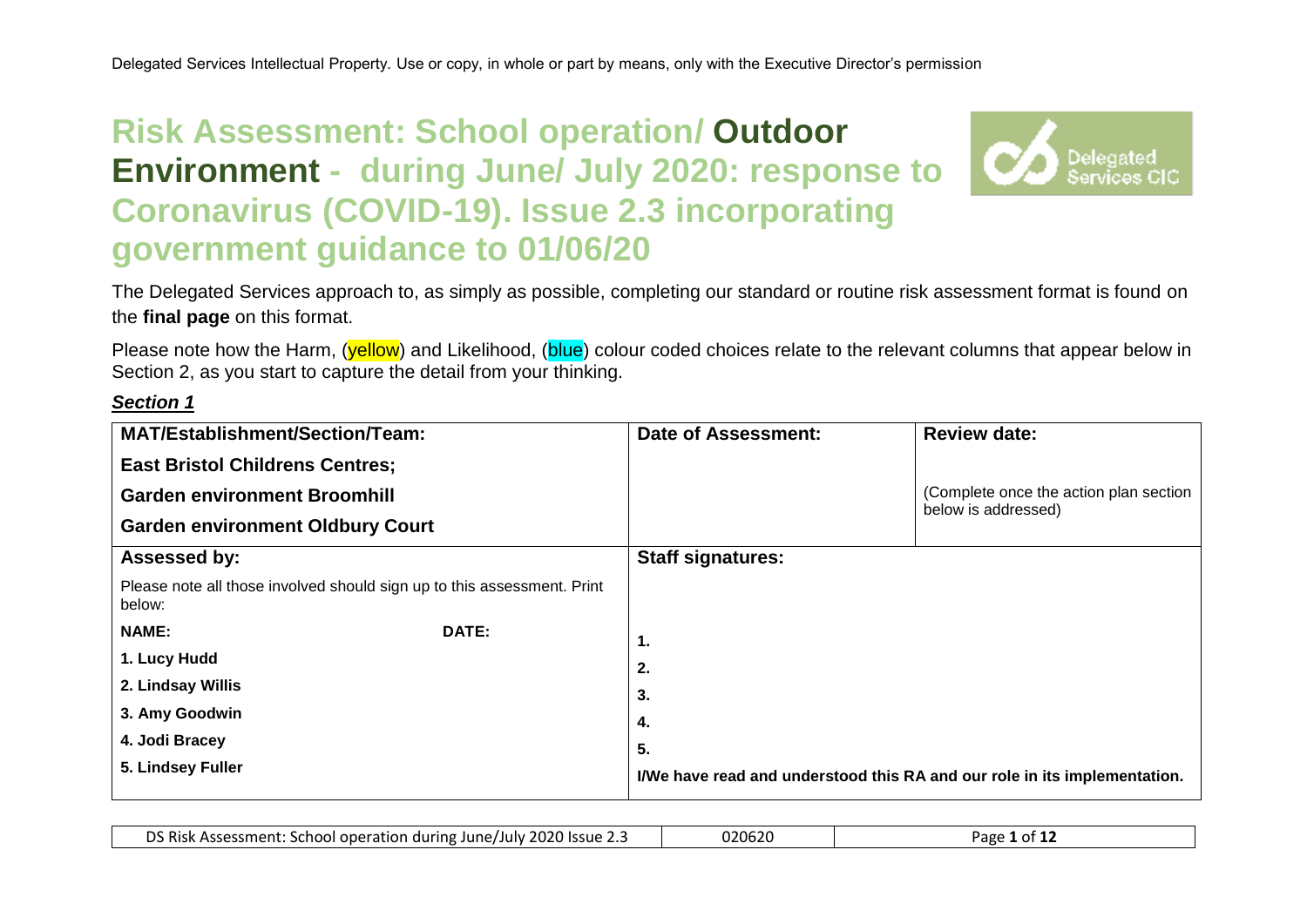# **BACKGROUND AND CONTEXT:**

**From Monday 1 June 2020 (at the earliest) schools are expected to reopen for pupils in the Nursery, Reception, Year 1 and Year 6 age groups. On 24 May 2020 the government indicated that secondary schools should plan on the basis that from the week commencing 15 June, they can invite Year 10 and 12 pupils (Years 10 and 11 for alternative provision) back to school for some face to face support with their teachers. This is to supplement remote education which should continue to be the predominant mode of education in this term for pupils in these year groups.** 

**Special schools will work towards a phased return of more pupils without a focus on specific year groups. This will be in addition to the existing full-time provision already in place for priority groups. Numbers accessing this provision are likely to increase as more parents and carers return to work.**

**This model risk assessment has been developed to support schools in:**

- **1. Implementing government guidance for the reopening of schools first issued on 11 May: [https://www.gov.uk/government/publications/coronavirus-covid-19-implementing-protective-measures-in-education-and](about:blank)[childcare-settings?utm\\_source=0e6da19a-f422-4893-af47-770e78e58269&utm\\_medium=email&utm\\_campaign=govuk](about:blank)[notifications&utm\\_content=daily](about:blank)**
- **2. Continuing to provide provision for vulnerable children and other children who are still working at home**
- **3. Facilitating home working for staff**

**The risk assessment will be reviewed in response to updates to government guidance and any examples of shared 'best practice' that we receive. Schools must adapt this risk assessment in consultation with relevant partners including trade union representatives where available.**

**In line with government guidance to other businesses that are advised to go back to work, we recommend that once complete, this risk assessment is made publicly available to those who wish to see it. The same guidance also provides those employers with a downloadable notice they should display to show people they have followed the guidance. We suggest you use it too. It should be tailored for outward and inward facing 'audiences'.** 

[https://mail.google.com/mail/u/0/?tab=rm0#inbox/FMfcgxwHNMZTbVpxnwzhbjJRTNhHdvrR?projector=1&messagePartId=0.1](about:blank#inbox/FMfcgxwHNMZTbVpxnwzhbjJRTNhHdvrR?projector=1&messagePartId=0.1)

# **Part 1: Reopening schools from 1 June 2020**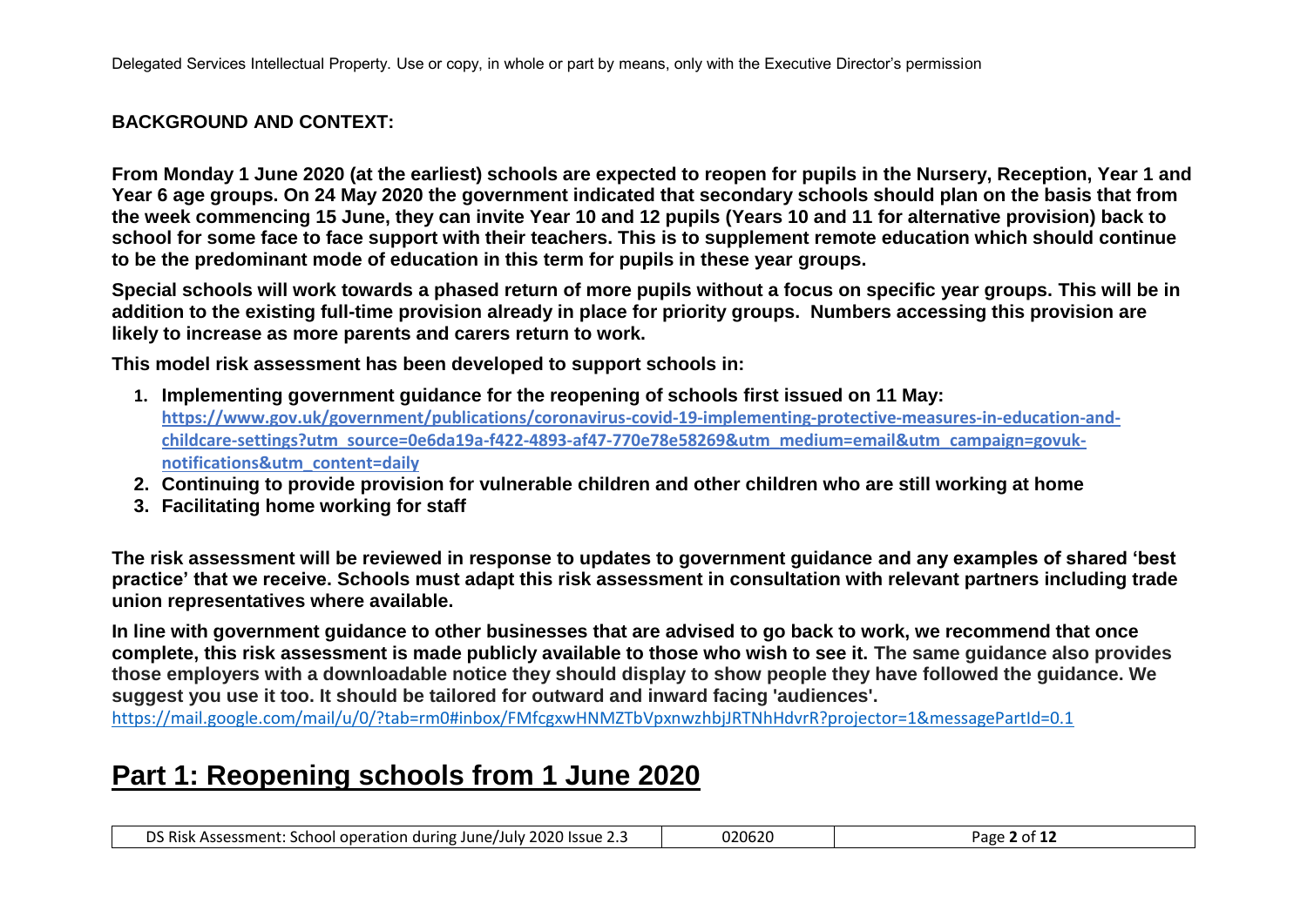**The rationale for schools re-opening for more groups of pupils is based on the implementation of the following infection protection and control measures as described in the guidance** *Coronavirus (COVID-19)***: implementing protective measures in education and childcare settings. The overview of scientific advice used to underpin this guidance was published on 15 May 2020 and was reproduced as Appendix A in the previous version (2.1) of this risk assessment. Owing to the size of the document this has now been removed but is available here:** 

[https://assets.publishing.service.gov.uk/government/uploads/system/uploads/attachment\\_data/file/885631/Overview\\_of\\_scientific\\_advice\\_and\\_informat](about:blank) [ion\\_on\\_coronavirus\\_COVID19.pdf](about:blank)

#### **Further supporting information is available here:**

[https://assets.publishing.service.gov.uk/government/uploads/system/uploads/attachment\\_data/file/887247/Department\\_for\\_Education\\_explanatory\\_not](about:blank) [e\\_on\\_SAGE\\_modelling.pdf](about:blank)

"There are important actions that children and young people, their parents and those who work with them can take during the coronavirus outbreak, to help prevent the spread of the virus.

In all education, childcare and social care settings, preventing the spread of coronavirus involves dealing with direct transmission (for instance, when in close contact with those sneezing and coughing) and indirect transmission (via touching contaminated surfaces). A range of approaches and actions should be employed to do this. These can be seen as a hierarchy of controls that, when implemented, creates an inherently safer system, where the risk of transmission of infection is substantially reduced. These include:

- minimising contact with individuals who are unwell by ensuring that those who have coronavirus symptoms, or who have someone in their household who does, do not attend childcare settings, schools or colleges
- cleaning hands more often than usual wash hands thoroughly for 20 seconds with running water and soap and dry them thoroughly or use alcohol hand rub or sanitiser ensuring that all parts of the hands are covered
- ensuring good respiratory hygiene by promoting the 'catch it, bin it, kill it' approach
- cleaning frequently touched surfaces often using standard products, such as detergents and bleach
- minimising contact and mixing by altering, as much as possible, the environment (such as classroom layout) and timetables (such as staggered break times)"

| What is the                              | What Hazards are present or                                      | Who is                 | What                          | What Precautions (Existing Controls) are           | What           | What is the |
|------------------------------------------|------------------------------------------------------------------|------------------------|-------------------------------|----------------------------------------------------|----------------|-------------|
| <b>Task/Activity or</b>                  | may be generated?                                                | affected or            | <b>Severity of</b>            | already in place to either Eliminate or Reduce the | Likelihood     | <b>Risk</b> |
| <b>Environment</b> you are<br>assessing? | Look at the activity, processes<br>or substances used that could | exposed to<br>hazards? | <b>Harm</b> can<br>reasonably | risk of an accident happening?                     | is there of an | Rating?     |

| ר Risk הי<br>2020 Issue 2.3<br>Assessment:<br>. School operation during '<br>∠ June′<br>July<br>. . | 020620 | 3 ∩t ∶<br>Page |
|-----------------------------------------------------------------------------------------------------|--------|----------------|
|-----------------------------------------------------------------------------------------------------|--------|----------------|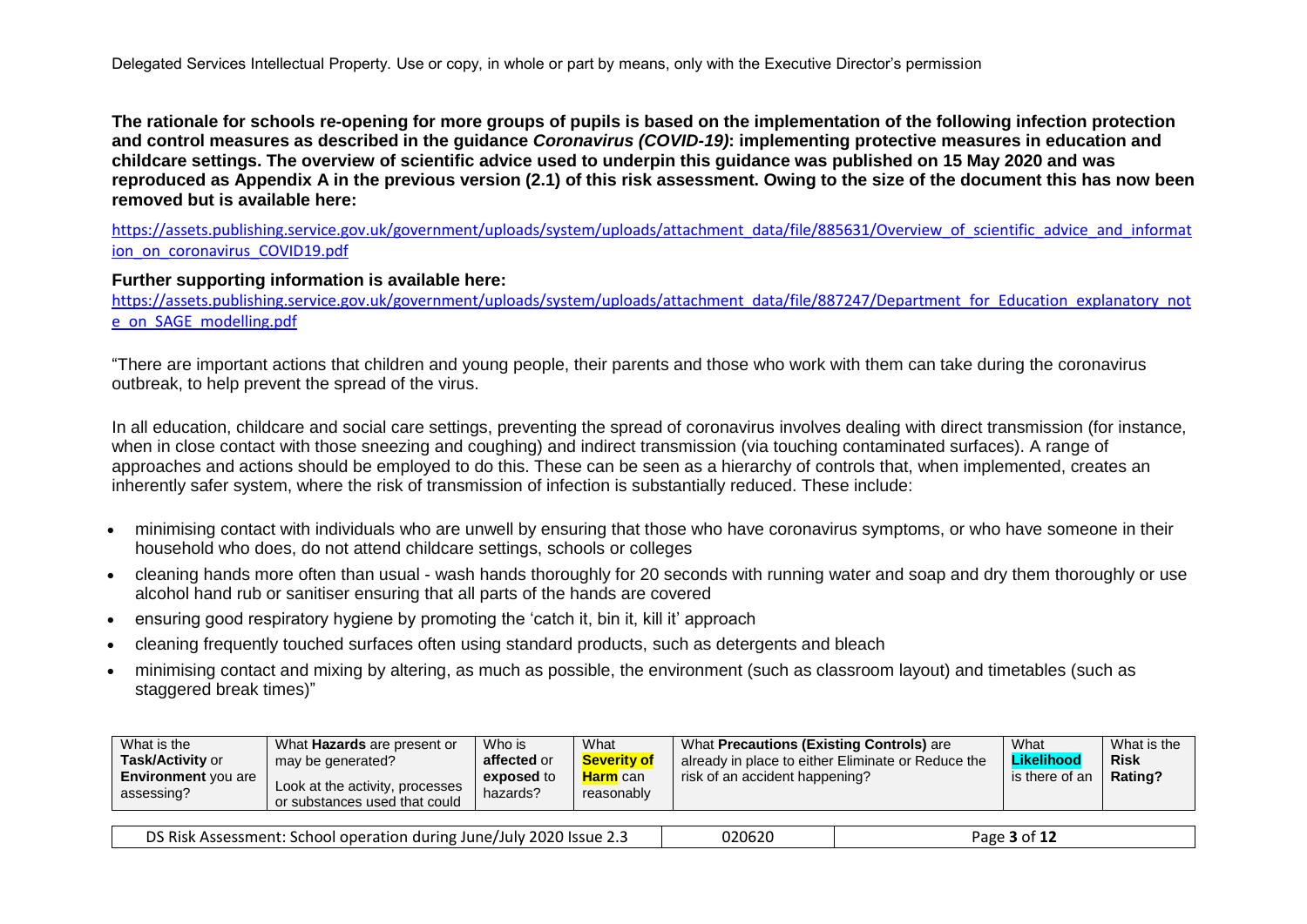|                                              | cause harm to health or injury.<br>Use a row for each one<br>identified | (Staff<br><b>Students</b><br><b>Visitors</b><br>Contractors<br>$Etc.$ ) | be<br>expected?<br>(See<br><b>Definitions</b><br>Table 1) | accident<br>occurring?<br>(See<br><b>Definitions</b><br>Table 1)                                                                                                                                                                                                                                                                                                                                                                                                                                                                                                                                                                                                                                                                                                                                                                                                                                                                                                                                                                                                                                                                        | (See Risk<br>Rating<br><b>Matrix</b><br>Table 2) |   |
|----------------------------------------------|-------------------------------------------------------------------------|-------------------------------------------------------------------------|-----------------------------------------------------------|-----------------------------------------------------------------------------------------------------------------------------------------------------------------------------------------------------------------------------------------------------------------------------------------------------------------------------------------------------------------------------------------------------------------------------------------------------------------------------------------------------------------------------------------------------------------------------------------------------------------------------------------------------------------------------------------------------------------------------------------------------------------------------------------------------------------------------------------------------------------------------------------------------------------------------------------------------------------------------------------------------------------------------------------------------------------------------------------------------------------------------------------|--------------------------------------------------|---|
|                                              | Preparation for garden/outdoor use in Childrens Centre                  |                                                                         |                                                           |                                                                                                                                                                                                                                                                                                                                                                                                                                                                                                                                                                                                                                                                                                                                                                                                                                                                                                                                                                                                                                                                                                                                         |                                                  |   |
| Preparation of the<br>outdoor<br>environment | Failure to complete checks<br>renders the space unfit for<br>use.       | All<br>premises<br>occupants                                            | Serious                                                   | Gardens have been kept maintained and gardener<br>$\bullet$<br>contractors have continued with regular visits.<br>Annual ROSPA and garden inspections are up to<br>$\bullet$<br>date<br>Daily garden checks are completed on a daily basis<br>(if opening garden) or before use of the garden<br>space.<br>All moveable resources including any soft<br>$\bullet$<br>furnishings have been removed. Fixed resources<br>have been cleaned and checked.<br>Resources are organised into sets, cleaned and<br>$\bullet$<br>quarantined after each session. Used on rolling<br>process<br>No malleable resources such as sand, playdough or<br>$\bullet$<br>water play will be offered as an activity.<br>Large fixed equipment will be washed/wiped down<br>$\bullet$<br>after each individual session.<br>Clear social distancing and hygiene signs are visible<br>$\bullet$<br>around garden environment<br>Cleaning station including hand sanitiser at<br>٠<br>entrance and families asked to partake in hand<br>hygiene before entry.<br>Families are offered/invited to use safe garden<br>$\bullet$<br>space on a one to one basis. | M                                                | M |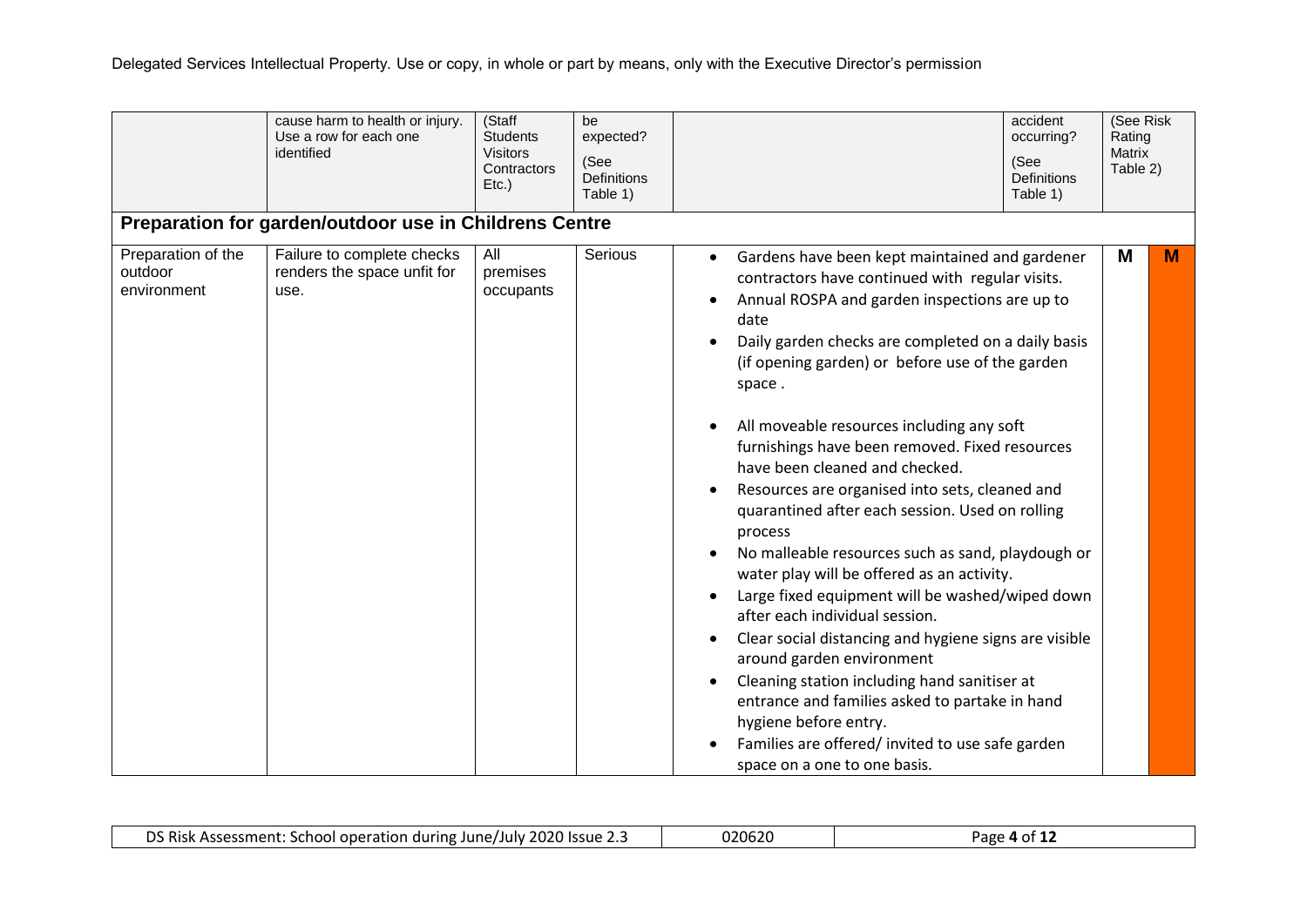|                                                                  |                                                                                                                                                                                                                                                              |                                    |         | Government guidance 1/6/2020 includes that<br>$\bullet$<br>families can with members of their household go<br>outdoors.<br>https://www.gov.uk/government/publications/coronavirus<br>-covid-19-guidance-on-phased-return-of-sport-and-<br>recreation/guidance-for-the-public-on-the-phased-return-<br>of-outdoor-sport-and-recreation                                                                                                                                                                                                                                                                                                                                                                                                                                                                                                                                                                                                                                                                                                                                                                                                                                                                                                                                                                         |   |   |
|------------------------------------------------------------------|--------------------------------------------------------------------------------------------------------------------------------------------------------------------------------------------------------------------------------------------------------------|------------------------------------|---------|---------------------------------------------------------------------------------------------------------------------------------------------------------------------------------------------------------------------------------------------------------------------------------------------------------------------------------------------------------------------------------------------------------------------------------------------------------------------------------------------------------------------------------------------------------------------------------------------------------------------------------------------------------------------------------------------------------------------------------------------------------------------------------------------------------------------------------------------------------------------------------------------------------------------------------------------------------------------------------------------------------------------------------------------------------------------------------------------------------------------------------------------------------------------------------------------------------------------------------------------------------------------------------------------------------------|---|---|
| Management of<br>expectations with<br>service users<br>community | Anxiety with service<br>users/community re:<br>prevalence and<br>effectiveness of infection<br>control and social<br>distancing measures<br>Arrangements for infection<br>control, social distancing<br>etc are not practised during<br>garden time activity | All service<br>users/<br>community | Serious | Our communication with parents and pupils prior to<br>reopening will include information about:<br>Arrival and departure from the children centre and<br>$\bullet$<br>arrangements for parents/ children to access the<br>site, including hygiene routines.<br>Arrangements for infection control<br>Attendance and non-attendance – how this will be<br>$\bullet$<br>communicated between CC and family.<br>It is expected that most families will be within<br>walking distance of the CC and public transport not<br>used.<br>Attendance to the garden sessions will be by<br>$\bullet$<br>invitation only<br>Expectations re: any new behaviour systems that<br>we have put in place to support our work in<br>infection control and social distancing<br>Those not following infection control, social<br>$\bullet$<br>distancing rules will be asked to leave the setting.<br>Details of what equipment is provided and what<br>$\bullet$<br>procedures we have in place re cleaning/ infection<br>control.<br>What things families will need to bring from home<br>What will happen if there is a case of coronavirus at<br>the CC.<br>Government guidance for parents is available at:<br>https://www.gov.uk/government/publications/closure-of-<br>educational-settings-information-for-parents-and- | M | M |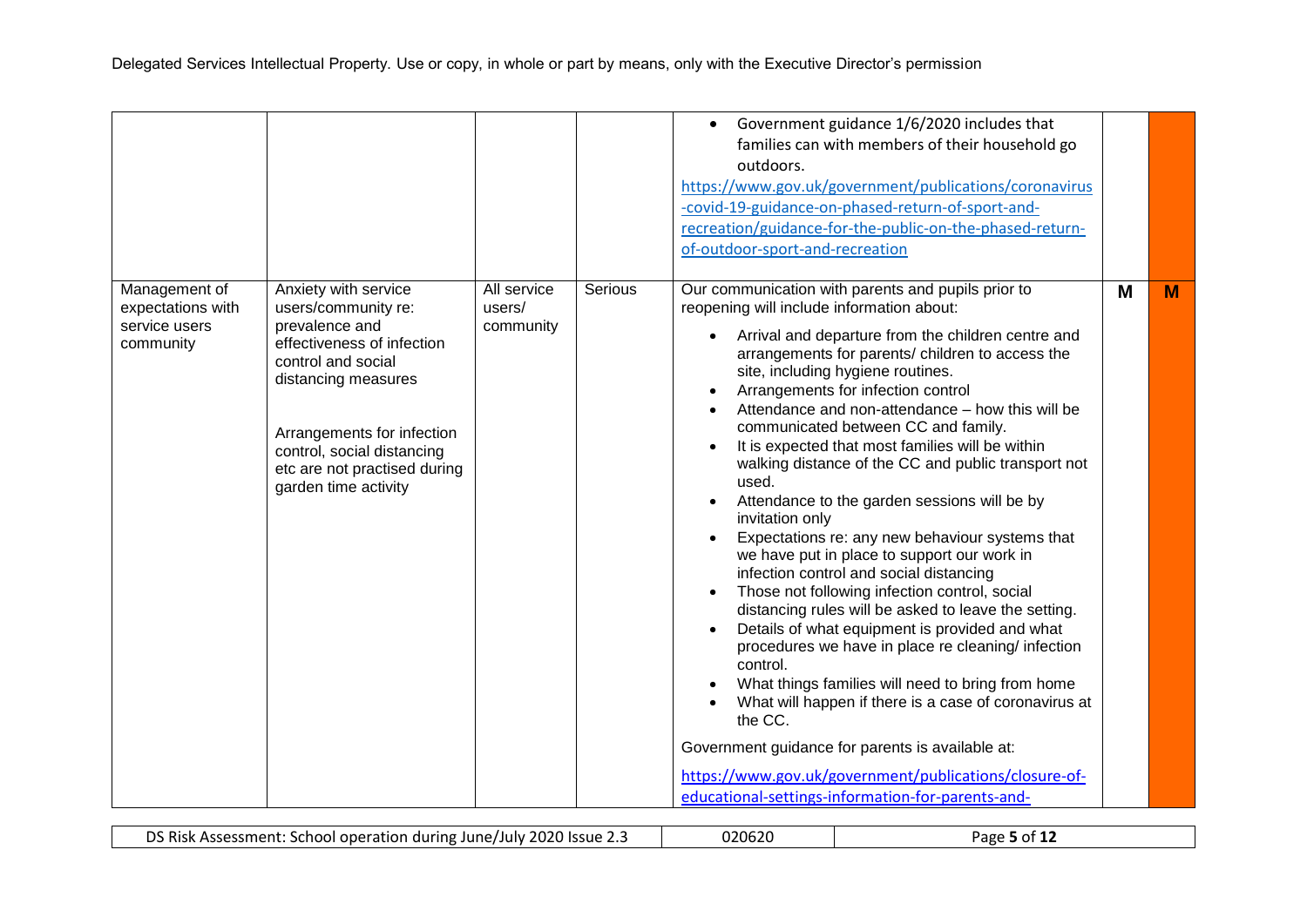|                                                 |                                                                                                       |                                              |                | carers/reopening-schools-and-other-educational-settings-<br>from-1-june                                                                                                                                        |   |   |
|-------------------------------------------------|-------------------------------------------------------------------------------------------------------|----------------------------------------------|----------------|----------------------------------------------------------------------------------------------------------------------------------------------------------------------------------------------------------------|---|---|
| <b>Staff Welfare</b><br><b><i>Mellbeing</i></b> | Staff anxiety re: returning to<br>work and potential<br>exposure to the virus.<br>Anxiety surrounding | All staff                                    | Serious        | Individual discussions have been/are held with staff to<br>identify concerns/ barriers re: returning to work. (NB:<br>recognising that some could be experiencing bereavement,<br>mental health issues, etc.). | М | M |
|                                                 | contact with parents and<br>children when staff can't                                                 |                                              |                | We have signposted to relevant counselling services.                                                                                                                                                           |   |   |
|                                                 | have contact with their own                                                                           |                                              |                | EAP number has been shared                                                                                                                                                                                     |   |   |
|                                                 | families                                                                                              |                                              |                | Staff have regular meeting/supervision with an SLT<br>member                                                                                                                                                   |   |   |
|                                                 | Anxiety about still having<br>children at home and                                                    |                                              |                | Wellbeing tips shared amongst colleagues                                                                                                                                                                       |   |   |
|                                                 | difficulties returning to work<br>Anxiety about vulnerable                                            |                                              |                | Individual risk assessments have been completed and<br>discussed with staff member.                                                                                                                            |   |   |
|                                                 | family members in their<br>households                                                                 |                                              |                | HR advice is available if required.                                                                                                                                                                            |   |   |
|                                                 | Anxiety of protected groups<br>who are more susceptible<br>to contracting Covid 19                    |                                              |                | We are working with the trade unions.<br>https://www.hse.gov.uk/news/assets/docs/talking-with-your-<br>workers.pdf                                                                                             |   |   |
|                                                 | more seriously- BME,<br>medical conditions -e.g.<br>Asthma, diabetes, older<br>employees              |                                              |                | NB: Retain for future reference with this risk assessment as<br>an appendix.                                                                                                                                   |   |   |
|                                                 |                                                                                                       |                                              |                | Staff will have PPE equipment available if the request it for<br>when they are meeting/ greeting families.                                                                                                     |   |   |
|                                                 |                                                                                                       |                                              |                | Staff will ensure that they are following social distance<br>guidelines at all times                                                                                                                           |   |   |
|                                                 |                                                                                                       |                                              |                | Staff will ensure that they are following regular guidance of<br>hand hygiene.                                                                                                                                 |   |   |
| Staffing availability<br>and ratios             | Staffing ratios insufficient<br>for sessions. Need to<br>consider safe levels and                     | All service<br>users/<br>community/<br>staff | <b>Serious</b> | There will always be a minimum of two members of<br>$\bullet$<br>staff present on site for sessions to go ahead.                                                                                               | L |   |

| nc.<br>2020<br>∵ring ⊥<br><b>Issue 2.5</b><br><b>1.1.1.1.</b><br>.uw<br>ne<br>10r<br>$\sim$ $\sim$ $\sim$<br>~~<br>.<br>. <u>.</u><br>. נות<br>$\sim$<br>,,,,<br>. | ገ20620 | - -<br>$\sim$<br>'dŁ<br>.<br>.<br>. . |
|--------------------------------------------------------------------------------------------------------------------------------------------------------------------|--------|---------------------------------------|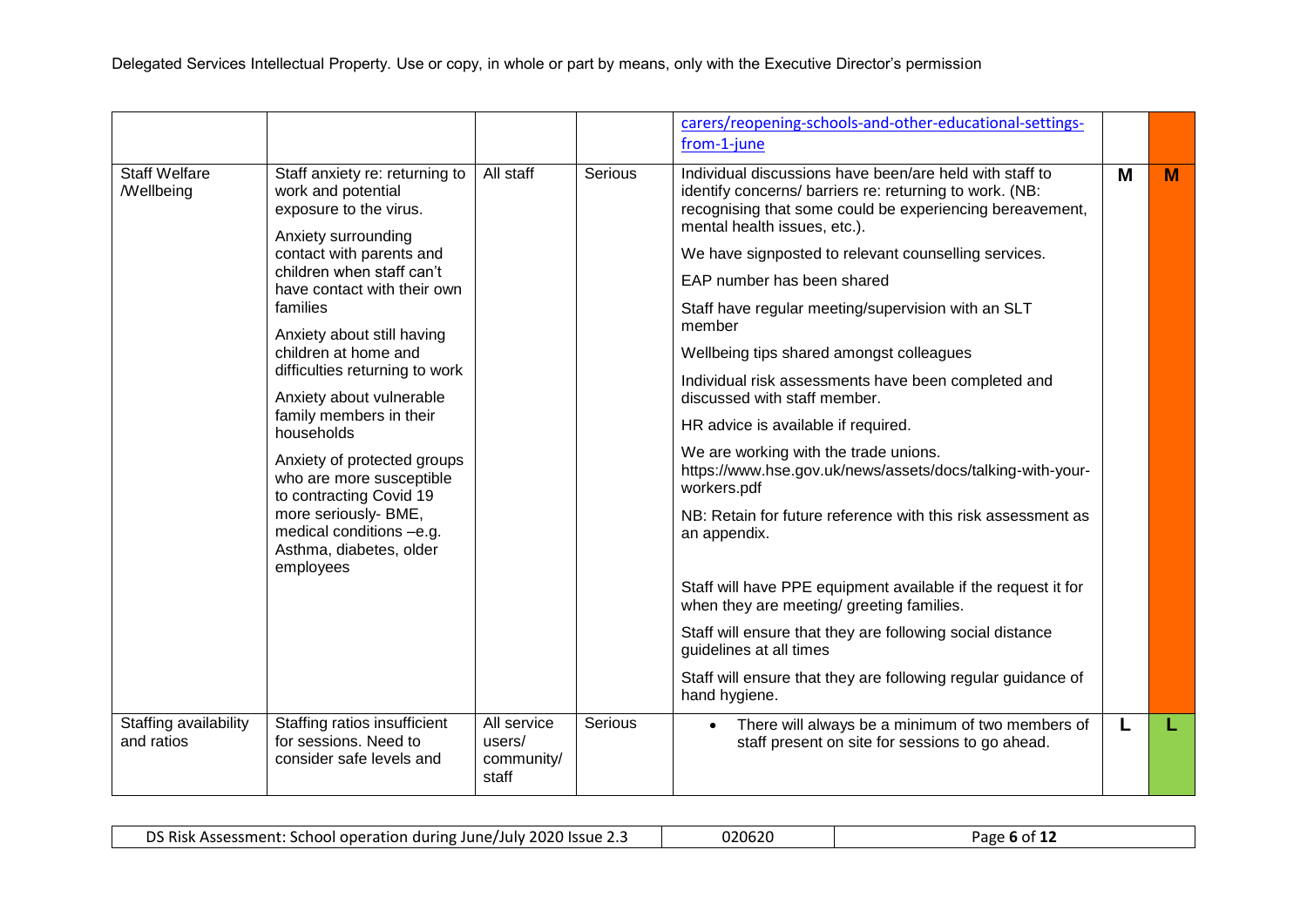|                              | social distancing<br>arrangements.                                                                |                       |         | If two members of staff cannot be on site, then<br>$\bullet$<br>sessions will be cancelled and families informed in<br>time so that they do not attend the setting.                                                                                                                                                                                                                                                                                                                                                                                                                                                      |                |  |
|------------------------------|---------------------------------------------------------------------------------------------------|-----------------------|---------|--------------------------------------------------------------------------------------------------------------------------------------------------------------------------------------------------------------------------------------------------------------------------------------------------------------------------------------------------------------------------------------------------------------------------------------------------------------------------------------------------------------------------------------------------------------------------------------------------------------------------|----------------|--|
| Family Welfare/<br>wellbeing | welfare - changing family<br>circumstances likely to<br>have an adverse effect of<br>attending CC | Families<br>and staff | Serious | Contact with the family before<br>$\bullet$<br>session to ensure that families are<br>well and that no one wishing to<br>attend the session are showing any<br>symptoms of Covid -19.<br>If they are family asked not to attend.<br>$\bullet$<br>Contact with families will be made<br>the day before the session to ensure<br>that they are aware of any new<br>potential issues so that any relevant<br>support/ materials are made<br>available.<br>Staff responsible for session will be<br>briefed in advance and made aware<br>of any existing support plans/ risk<br>assessments etc, for individual<br>families. | M              |  |
| Provision of first aid       | Slips, trips, and falls<br>Stings, bites                                                          | families and<br>staff | Minor   | Families are responsible for the care and<br>supervision of their children at all times<br>Qualified first aiders are available as required<br>Reasonably practicable arrangements for<br>families to access first aid resources ensures<br>that the opportunity for anyone needing<br>assistance does not come into contact with<br>others who are not in their 'family'.<br>Normal hygiene precautions (handwashing<br>and use of gloves) are taken when<br>administering first aid.<br>PPE - gloves and aprons available if<br>required.<br>Access to bathroom/ running water available.                              | $\overline{M}$ |  |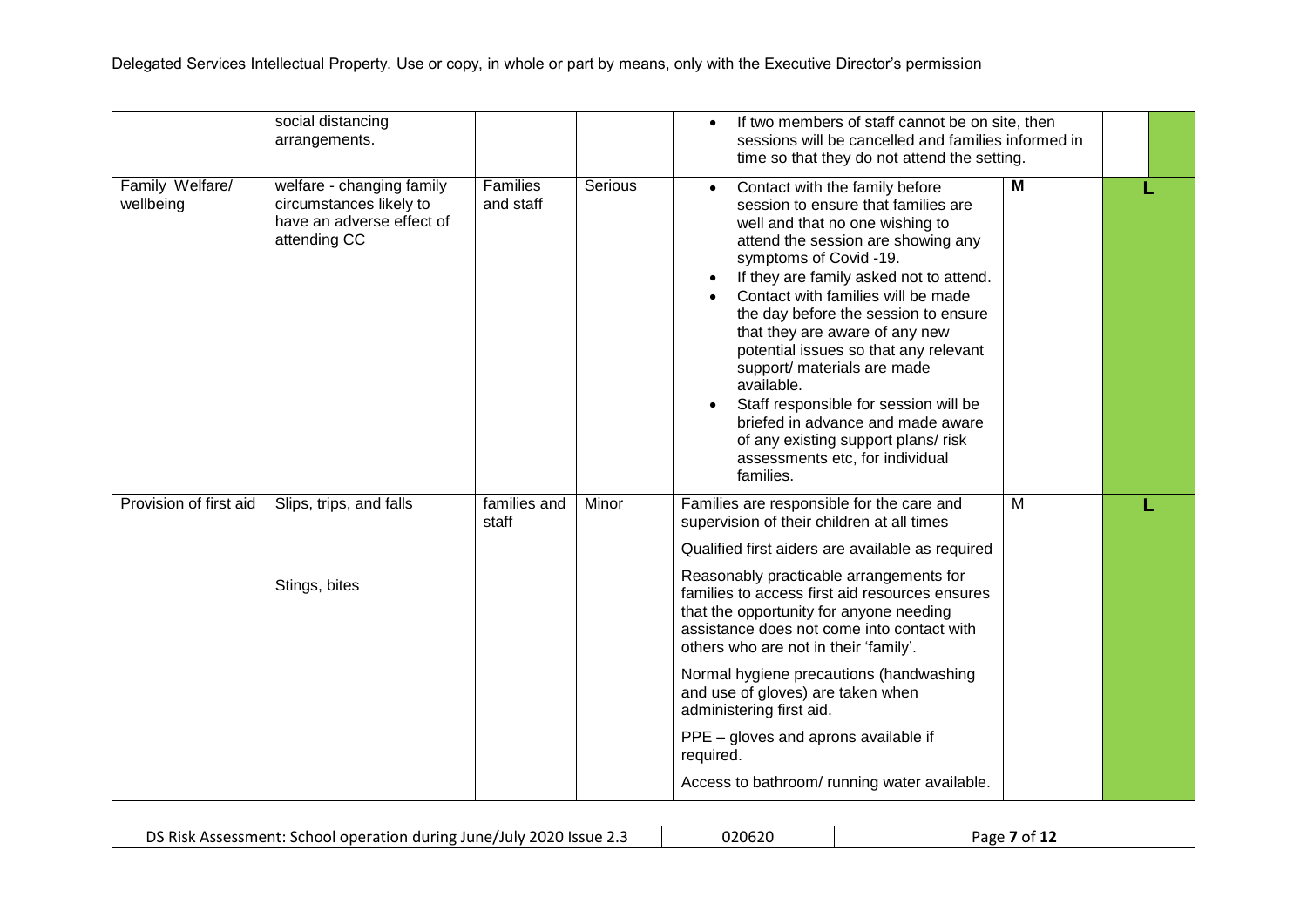|  |  | Staff have telephone access if an emergency<br>or 999 call is required. |  |
|--|--|-------------------------------------------------------------------------|--|
|  |  |                                                                         |  |

| DS Risk A<br>2020 Issue 2.3<br>: School operation during June/July $\tilde{z}$<br>Assessment: ۲۰ ه | 020620 | age<br>8 OT |
|----------------------------------------------------------------------------------------------------|--------|-------------|
|----------------------------------------------------------------------------------------------------|--------|-------------|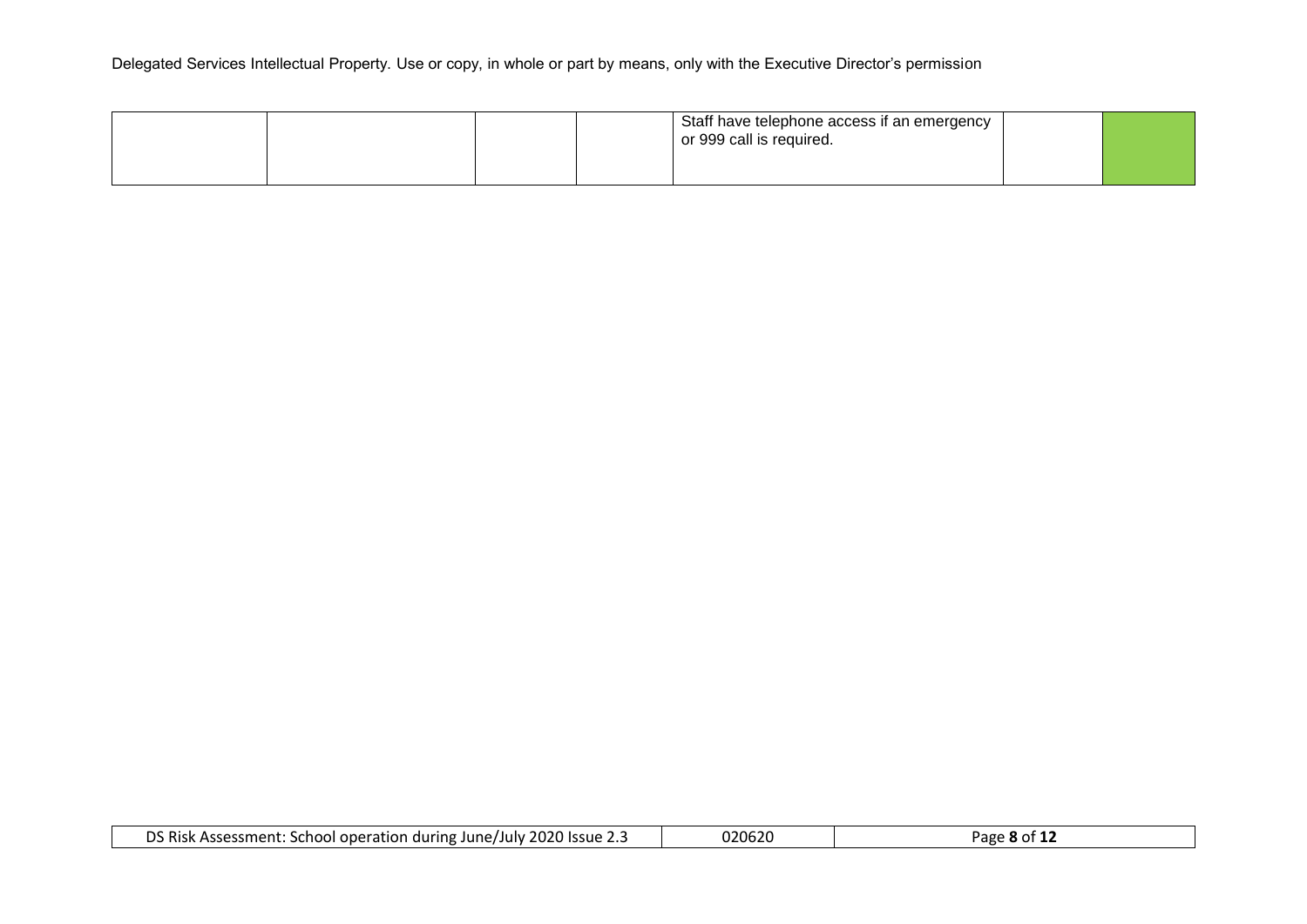# *Section 3* **– ACTION PLAN**

#### Instructions for completion

- 1. Any item that has a risk rating of Red or Amber in section 2 above the right-hand risk rating column needs to be addressed in this action plan. When you have completed this section, then decide and complete the box on page 2 that confirms when you will review this whole assessment. When you then review the assessment: 1. clear the review date box and 2. Move all the controls in the action plan section up into the main section to show they are now incorporated into what you do. *Now reassess and see if you can decrease the risk rating conclusions?*
- 2. When an item can be removed altogether (e.g. a dangerous staircase is removed) it can be deleted from section 2 but there must be a historic evidence trail (see point 4)
- 3. Some items are so high hazard that they will never be reduced to a risk rating lower than Medium these must be kept in the action plan but can be marked as addressed and all being done that is reasonably practicable.
- 4. The original document and any changes to the Risk Assessment, over time, need to be documented for record-keeping purposes. This is especially relevant in the event of any legal claims.

| What is the <b>Hazard</b>                            | What Additional Precautions do you need to either       | Who is Responsible     | When are these      | When <b>Were</b> these    |
|------------------------------------------------------|---------------------------------------------------------|------------------------|---------------------|---------------------------|
| you need to Control?                                 | eliminate or reduce the risk to an acceptable level.    | for implementing these | controls to be      | controls                  |
| (high or amber from the risk<br>rating column above) |                                                         | controls?              | implemented (Date)? | implemented<br>$(Date)$ ? |
| <b>Preparation of the</b>                            | Staff and service users to stay vigilant at all times   | All staff              | ongoing             |                           |
| outdoor environment                                  | Continue with stringent hand hygiene and social         | Service users          |                     |                           |
|                                                      | distancing                                              |                        |                     |                           |
| effectiveness of                                     | Staff and service users to stay vigilant at all times   | All staff              | ongoing             |                           |
| infection control and                                | Continue with stringent hand hygiene and social         | Service users          |                     |                           |
| social distancing                                    | distancing                                              |                        |                     |                           |
| measures                                             | Open communication between CC and service users         |                        |                     |                           |
| <b>Staff Welfare</b>                                 | Staff will be provided a quick look overview of RA's as | All staff              | ongoing             |                           |
|                                                      | well as expected to read full childrens centre and      | Service users          |                     |                           |
|                                                      | outdoor Risk assessments.                               |                        |                     |                           |
|                                                      | Families will be given family friendly guidance before  |                        |                     |                           |
|                                                      | attending the setting                                   |                        |                     |                           |

**References:** Describe what standards are being applied (such as HSE Approved code of practice or Design and technology association training course guidance etc.) other supporting material. This can of course include the MAT/Establishment's own policies and guidance. For major risk assessments notes of consultation or other discussion may also be useful.

1. Behaviour policy updated 5/6/2020

| DS Risk Assessment: School operation during June/July 2020 Issue 2.5 | 020620 | Page <b>9</b> of 12 |
|----------------------------------------------------------------------|--------|---------------------|
|----------------------------------------------------------------------|--------|---------------------|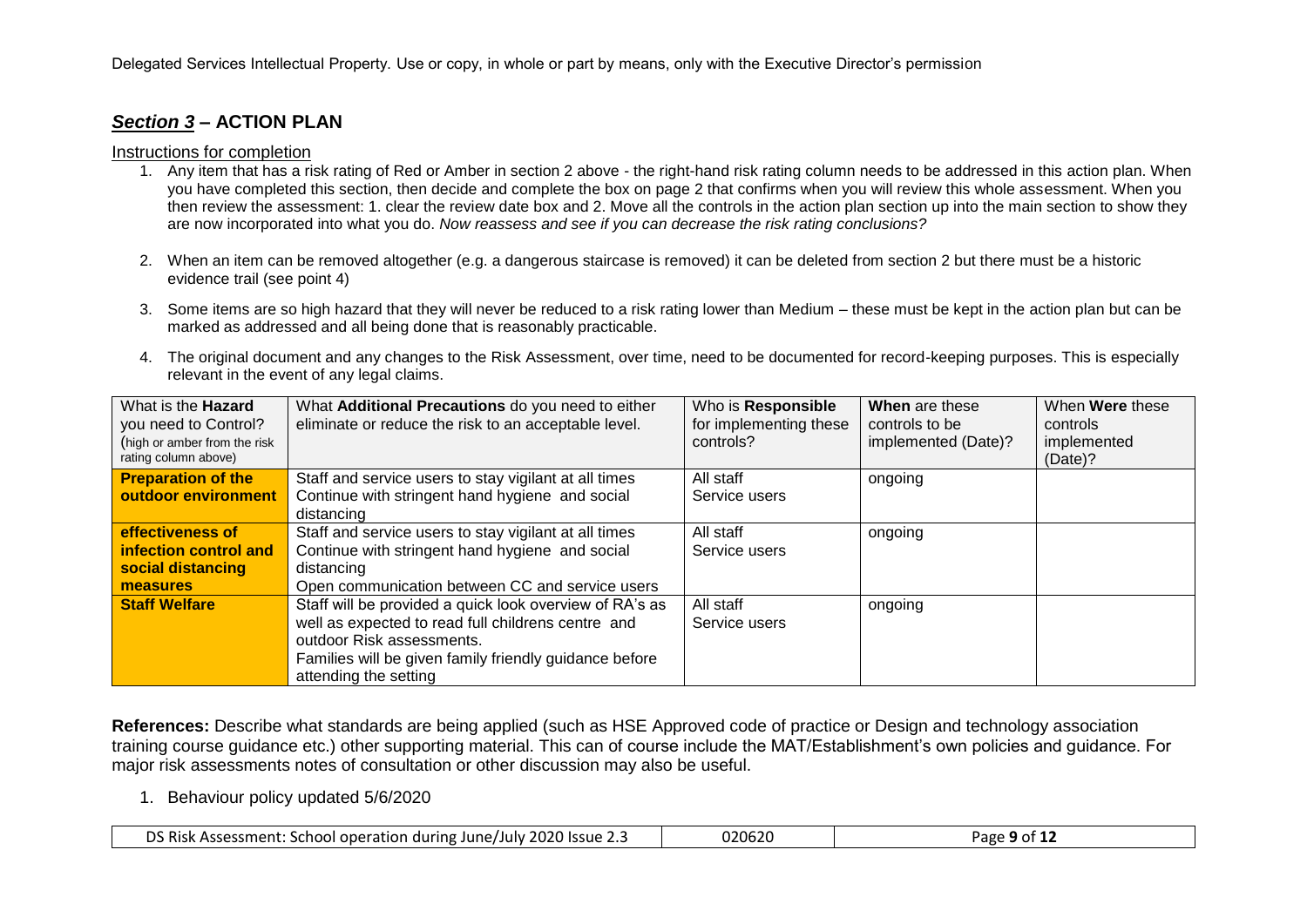Delegated Services Intellectual Property. Use or copy, in whole or part by means, only with the Executive Director's permission

- 2. Guidance for garden use at CC individual to each setting
- 3. Safeguarding policy updated 5/6/20
- 4. H& S policy updated 5/6/2020

### **Information to Aid the completion of the Risk Assessment format**

| <b>Table 1: Definitions</b> |  |
|-----------------------------|--|
|-----------------------------|--|

| <b>Potential Severity of Harm</b> | Meaning of the harm description                                                                          | <b>Likelihood of Harm</b> | <b>Meaning of likelihood</b>              |
|-----------------------------------|----------------------------------------------------------------------------------------------------------|---------------------------|-------------------------------------------|
| <b>Fatal/Major Injury</b>         | Death, major injuries or ill health causing long term<br>disability/absence from work.                   | <b>High (frequent)</b>    | Occurs repeatedly/ to be<br>expected.     |
| <b>Serious Injury</b>             | Injuries or ill health causing short-term<br>disability/absences from work (over three days absence)     | <b>Medium (possible)</b>  | Moderate chance/could occur<br>sometimes. |
| <b>Minor Injury</b>               | Injuries or ill health causing no significant long-term<br>effects and no significant absence from work. | Low (unlikely)            | Not Likely to occur                       |

#### **Table 2: Risk rating matrix: Potential severity of Harm + Likelihood of Harm = Risk rating**

|                           | + High (Likely)       | + Medium (Possible) | + Low (Improbable)         |
|---------------------------|-----------------------|---------------------|----------------------------|
| <b>Fatal/Major Injury</b> | <b>VERY HIGH Risk</b> | /HIGH Risk          | <b>MEDIUM Risk</b>         |
| <b>Serious Injury</b>     | <b>HIGH Risk</b>      | <b>MEDIUM Risk</b>  | <b>LOW Risk</b>            |
| <b>Minor Injury</b>       | <b>MEDIUM Risk</b>    | <b>LOW Risk</b>     | <b>No Significant Risk</b> |

#### **Table 3: Action required: Key to Ranking and what action to take.**

| <b>VERY HIGH Risk</b> | STOP ACTIVITY! Take action to reassess the work/activity and apply reduction hierarchy before<br>proceeding. |
|-----------------------|--------------------------------------------------------------------------------------------------------------|
| <b>HIGH Risk</b>      | Action MUST be taken as soon as possible to reduce the risks and before activity is allowed to<br>continue.  |
| <b>MEDIUM Risk</b>    | Implement all additional precautions that are not unreasonably costly or troublesome and monitor the         |
|                       |                                                                                                              |

| <b>DS Risk.</b><br>ant: School operation during June/July 2020 Issue 2.<br>Assessment: | 020620 | - $\epsilon$ 10 of 1 $\degree$<br>age<br>-44 |
|----------------------------------------------------------------------------------------|--------|----------------------------------------------|
|----------------------------------------------------------------------------------------|--------|----------------------------------------------|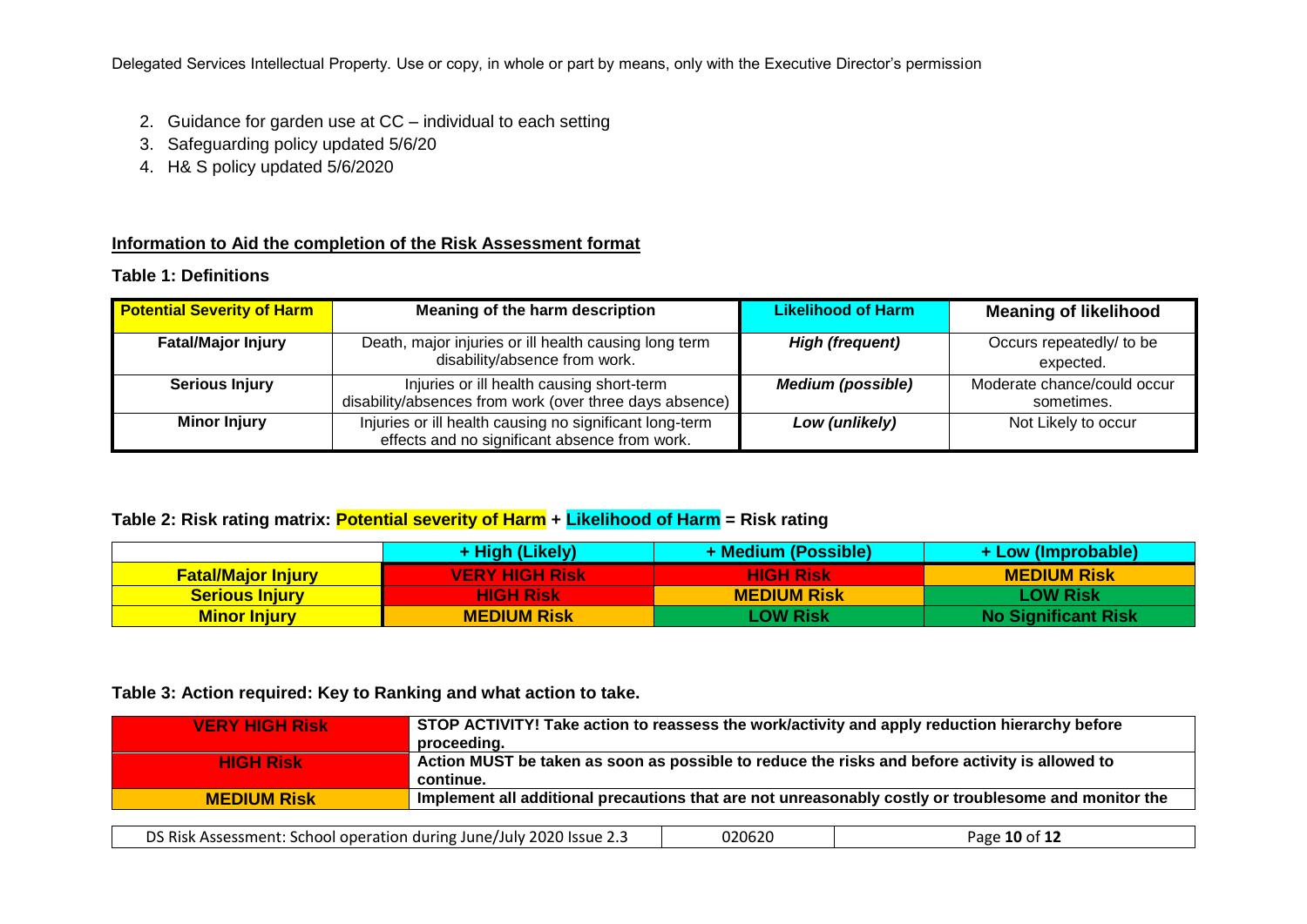| situation on an agreed frequency.          |
|--------------------------------------------|
| Monitor and review your rolling programme. |
|                                            |

| 2020 Issue<br>- -<br>DS Risk<br>: School operation during June/July $\widetilde{a}$<br>Assessment:<br>. | 020620 | Page |
|---------------------------------------------------------------------------------------------------------|--------|------|
|---------------------------------------------------------------------------------------------------------|--------|------|